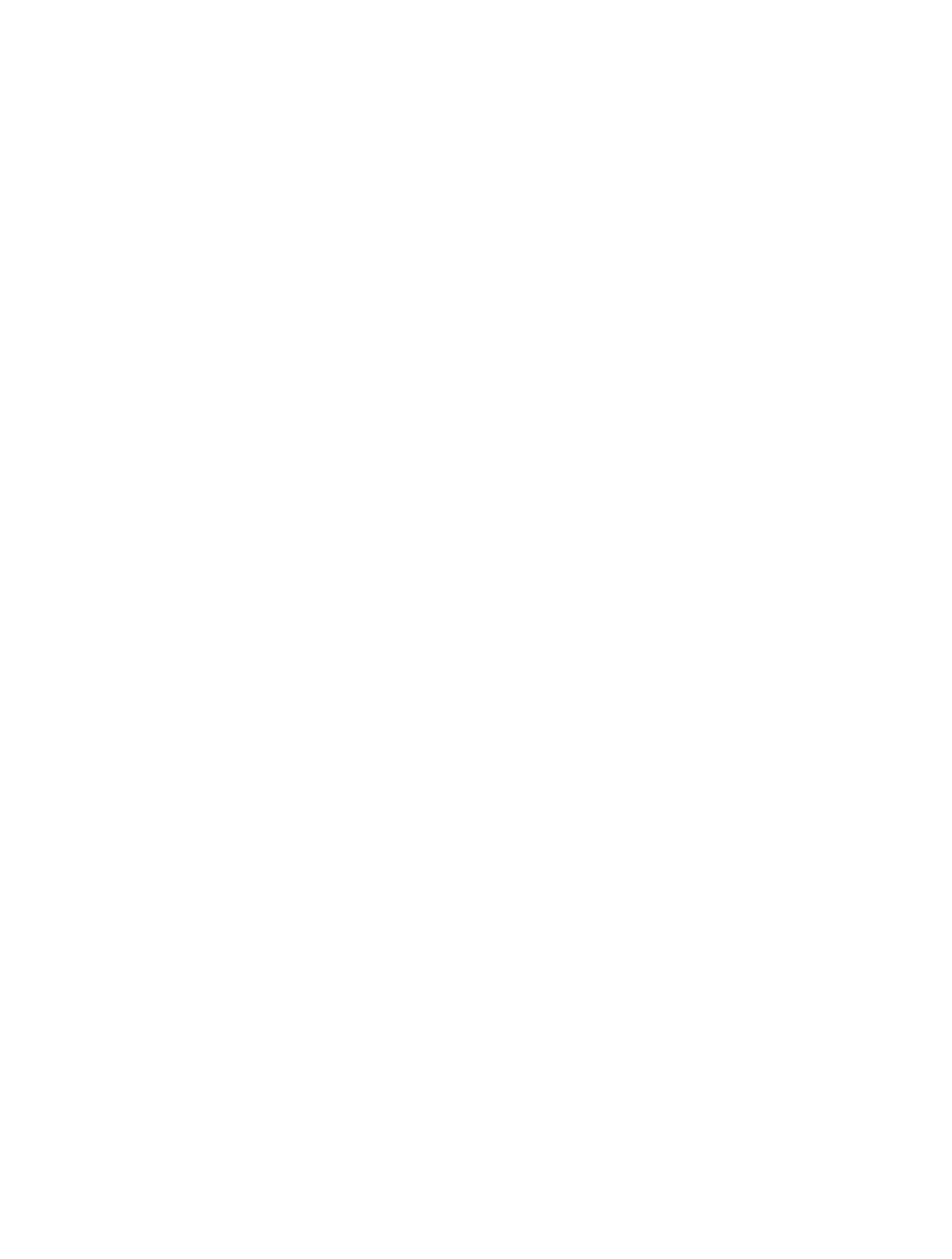# In the past few years

I have heard more people than ever be fore puzzling over the 24–7 coverage of people such as Paris Hilton who are "celebrities" for no apparent reason other than we know who they are. And yet we can't look away. The press about these individuals' lives continues be cause people are obviously tuning in. Although many social critics have be moaned this explosion of popular cul ture as if it reflects some kind of collec tive character flaw, it is in fact nothing more than the inevitable outcome of the collision between 21st-century me dia and Stone Age minds.

When you cut away its many layers, our fixation on popular culture reflects an intense interest in the doings of oth er people; this preoccupation with the lives of others is a by-product of the psychology that evolved in prehistoric times to make our ancestors socially successful. Thus, it appears that we are hardwired to be fascinated by gossip.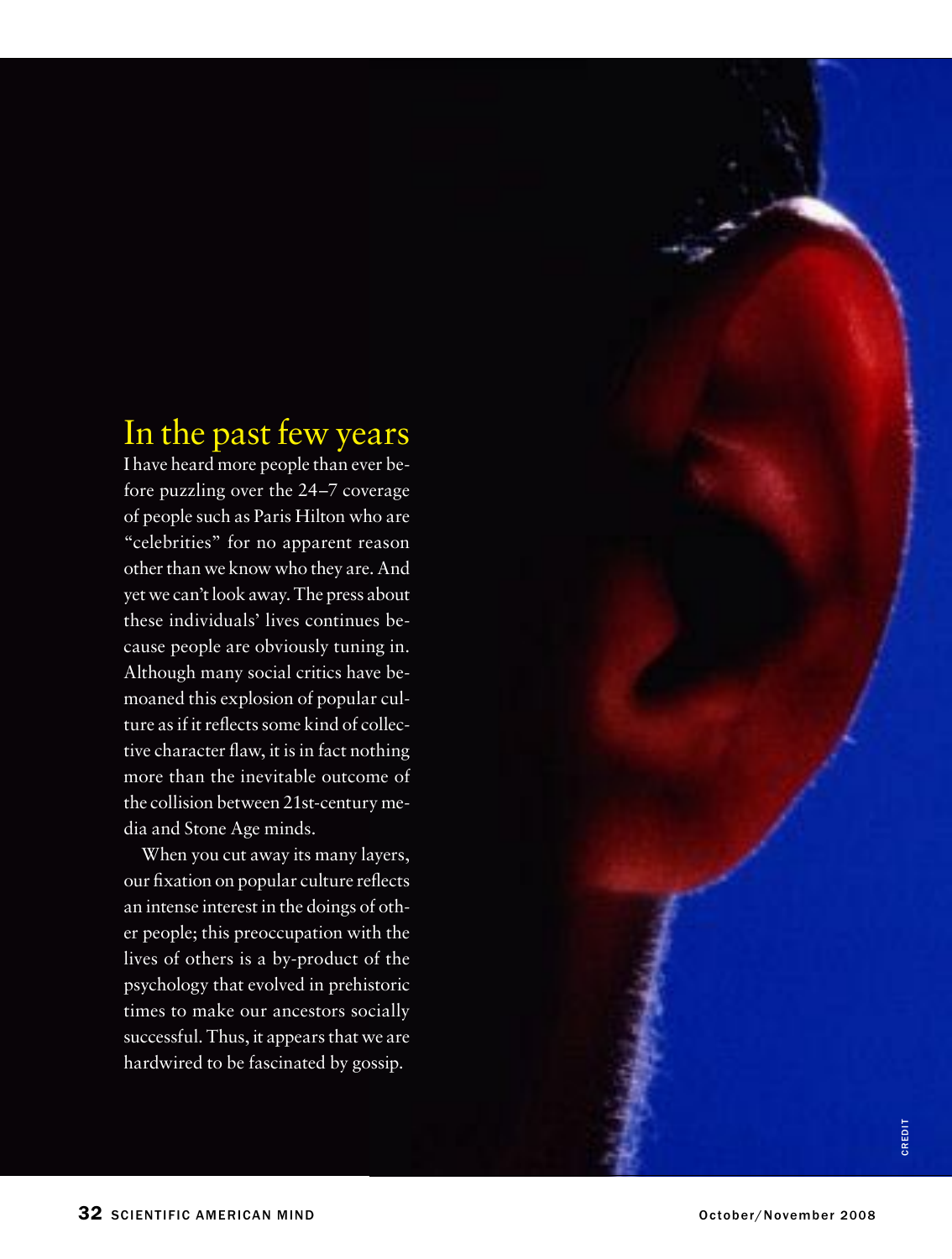# Gossip<br>Be Good?

It helped us thrive in ancient times, and in our modern world it makes us feel connected to others—as long as it is done properly

by Frank T. McAndrew

FPO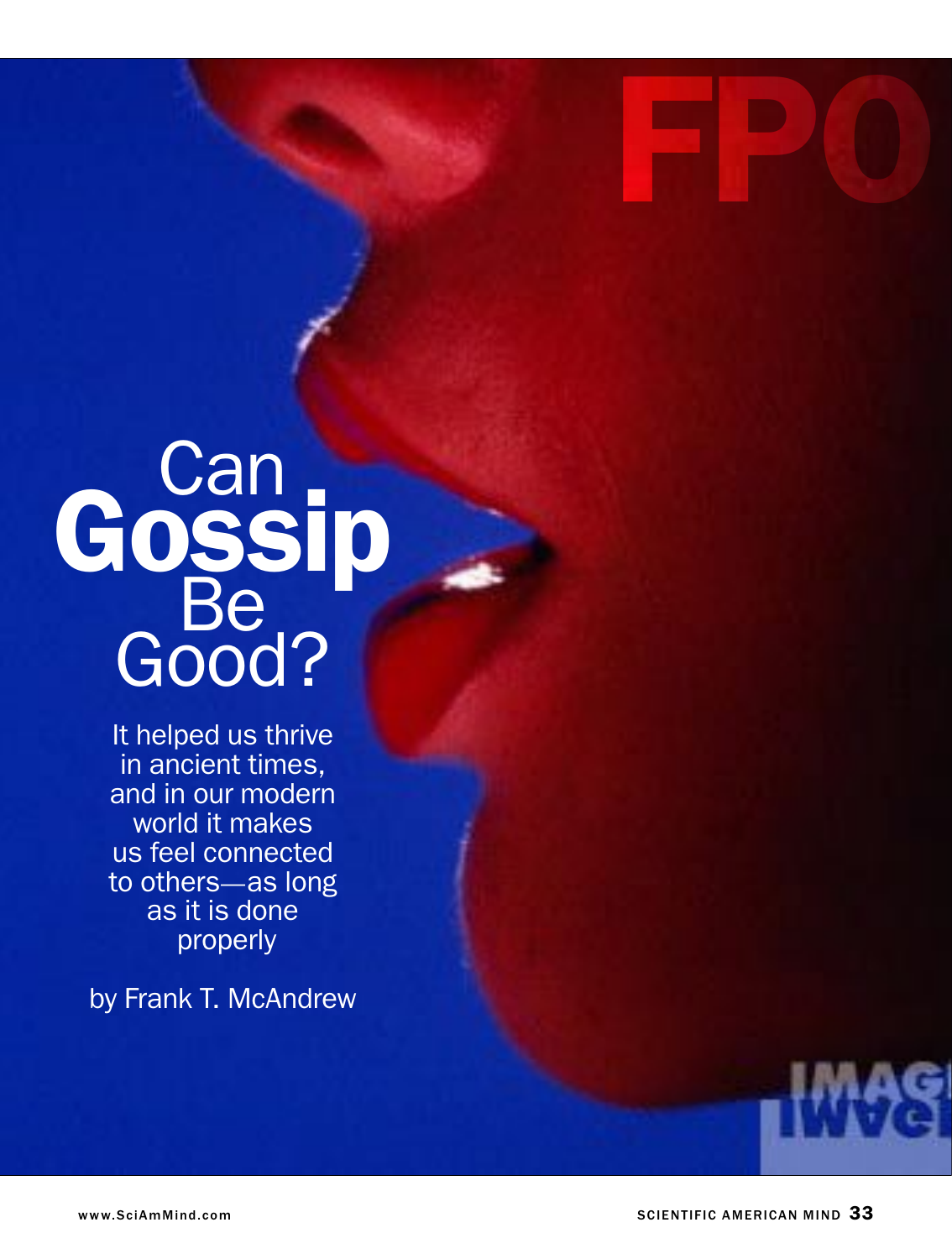Gossip serves a function in human society similar to the grooming of companions found in nonhuman primates.

> Only in the past decade have psychologists turned their attention toward the study of gossip, partially because it is difficult to define exactly what it is. Most researchers agree that the practice involves talk about people who are not present and that this talk is relaxed, informal and entertaining. Typically, the topic of conversation also concerns information that we can make moral judgments about. Gossip appears to be pretty much the same wherever it takes place; among co-workers it is not qualitatively different from gossip among friends outside of work. Although everyone seems to detest a person who is known as a "gossip" and few people would use that label to describe themselves, it is an exceed-

#### FAST FACTS The Power of Gossip

In the past decade researchers have turned to the study of gossip—our predilection for talking about people who are not present. Why is news about others so irresistible?

As it turns out, gossip serves a useful social function in bonding group members together. In the distant past, when humans lived in small bands and meeting strangers was a rare occurrence, gossip helped us survive and thrive.

Our modern-day infatuation with celebrities reveals the ancient evolutionary psychology of gossip in sharp relief: anyone whom we see that often and know that well becomes socially important to us.

ingly unusual individual who can walk away from a juicy story about one of his or her acquaintances, and all of us have firsthand experience with the difficulty of keeping spectacular news about someone else a secret.

Why does private information about other people represent such an irresistible temptation for us? In his book *Grooming, Gossip, and the Evolution of Language* (Harvard University Press, 1996), British psychologist Robin Dunbar of the University of Liverpool in England suggested that gossip is a mechanism for bonding social groups together, analogous to the grooming that is found in primate groups. Sarah Wert, now at the University of Colorado at Boulder, and Peter Salovey of Yale University have proposed that gossip is one of the best tools that we have for comparing ourselves socially with others. The ultimate question, however, is how did gossip come to serve these functions in the first place?

### An Evolutionary Adaptation?

When evolutionary psychologists detect something that is shared by people of all ages, times and cultures, they usually suspect that they have stumbled on a vital aspect of human nature, something that became a part of who we are in our long-forgotten prehistoric past. Evolutionary adaptations that enabled us not only to survive but to thrive in our prehistoric environment include our appreciation of landscapes containing freshwater and vegetation, our never-ending battle with our sweet tooth and our infatuation with people who look a certain way.

CREDIT

CREDIT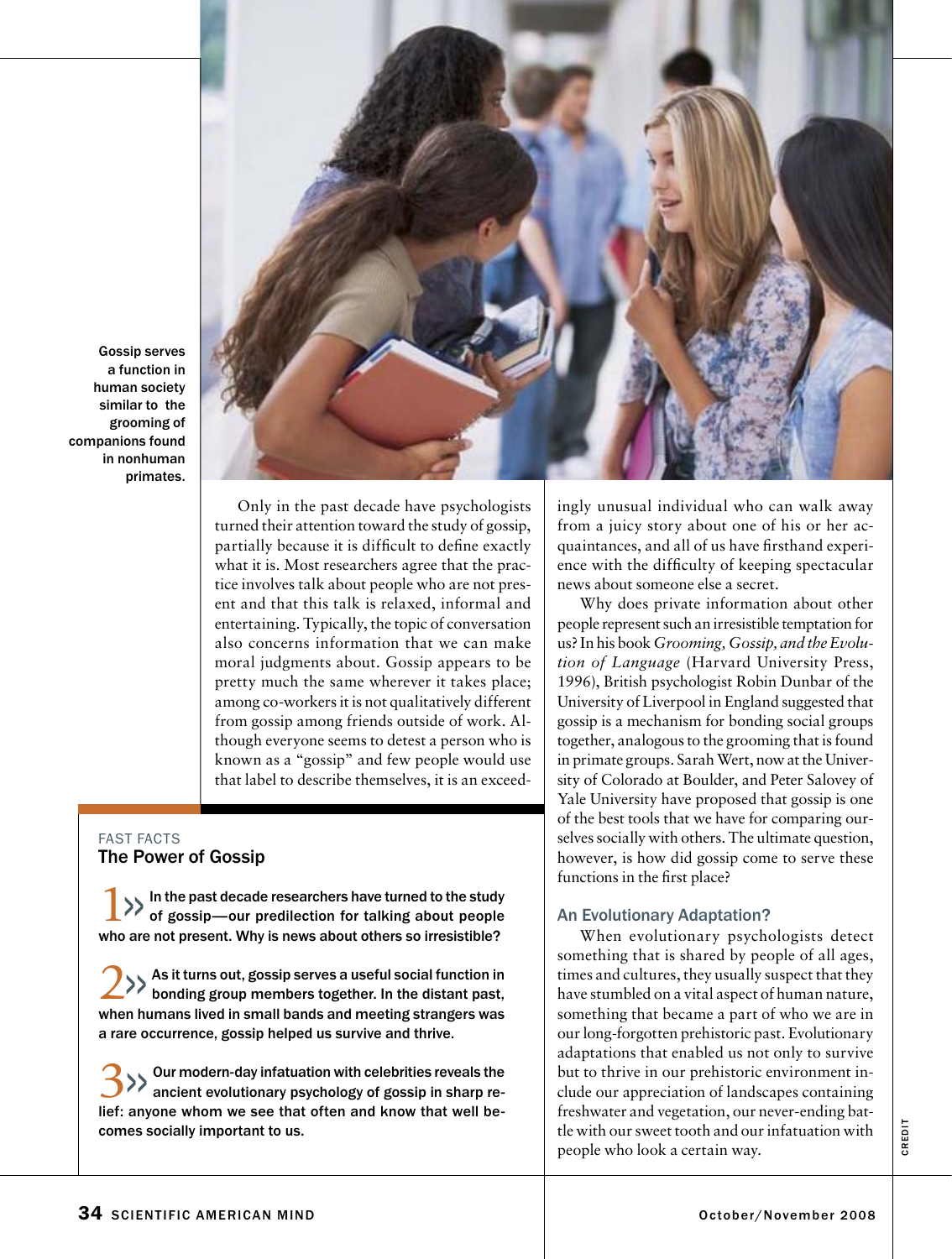It is obvious to most people that being drawn to locations that offer resources, food that provides energy, and romantic partners who appear able to help you bear and raise healthy children might well be things that evolution has selected for because of their advantages. It may not be so clear at first glance, however, how an interest in gossip could possibly be in the same league as these other preoccupations. If we think in terms of what it would have taken to be successful in our ancestral social environment, the idea may no longer seem quite so far-fetched.

As far as scientists can tell, our prehistoric ancestors lived in relatively small groups where they knew everyone else in a face-to-face, long-term kind of way. Strangers were probably an infrequent and temporary phenomenon. Our caveman ancestors had to cooperate with so-called in-

group members for success against out-groups, but they also had to recognize that these same in-group members were their main competitors when it came to dividing limited resources. Living under such conditions, our ancestors faced a number of consistent adaptive problems such as remembering who was a reliable exchange partner and who was a cheater, knowing who would be a reproductively valuable mate, and figuring out how to successfully manage friendships, alliances and family relationships.

The social intelligence needed for success in this environment required an ability

to predict and influence the behavior of others, and an intense interest in the private dealings of other people would have been handy indeed and would have been strongly favored by natural selection. In short, people who were fascinated with the lives of others were simply more successful than those who were not, and it is the genes of those individuals that have come down to us through the ages. Like it or not, our inability to forsake gossip and information about other individuals is as much a part of who we are as is our inability to resist doughnuts or sex—and for the same reasons.

A related social skill that would have had a big payoff is the ability to remember details about the temperament, predictability and past behav-

Gossip helps bond social groups together and is a tool for comparing ourselves socially with others. How did gossip come to serve these functions in the first place?

ior of individuals who were personally known to you; there would have been little use for a mind that was designed to engage in abstract statistical thinking about large numbers of unknown outsiders. In today's world, it is advantageous to be able to think in terms of probabilities and percentages when it comes to people, because predicting the behavior of the strangers whom we deal with in everyday life requires that we do so. This task is difficult for many of us because the early wiring of the brain was guided by different needs. Thus, natural selection shaped a thirst for, and a memory to store information about, specific people; it is even well established that we have a brain area specifically dedicated to the identification of human faces.

For better or worse, this is the mental equipment we must rely on to navigate our way through

a modern world filled with technology and strangers. I suppose I should not be surprised when the very same psychology students who get glassy-eyed at any mention of general statistical data about human beings in general become riveted by case studies of individuals experiencing psychological problems. Successful politicians take advantage of this pervasive "power of the particular" (as cognitive psychologists call it) when they use anecdotes and personal narratives to make political points. Even the dictator Josef Stalin noted that "one death is a tragedy; a million deaths is a statistic." The prevalence of reality TV shows and nightly

news programs focusing on stories about a missing child or the personal gaffes of politicians is a beast of our own creation.

#### Is Gossip Always Bad?

The aspect of gossip that is most troubling is that in its rawest form it is a strategy used by individuals to further their own reputations and selfish interests at the expense of others. This nasty side of gossip usually overshadows the more benign ways in which it functions in society. After all, sharing gossip with another person is a sign of deep trust because you are clearly signaling that you believe that this person will not use this sensitive information in a way that will have negative consequences for you; shared secrets also have a



Successful politicians who rely on the power of narratives about individuals to make their points take advantage of our brains' preference for news about people we know over faceless statistics.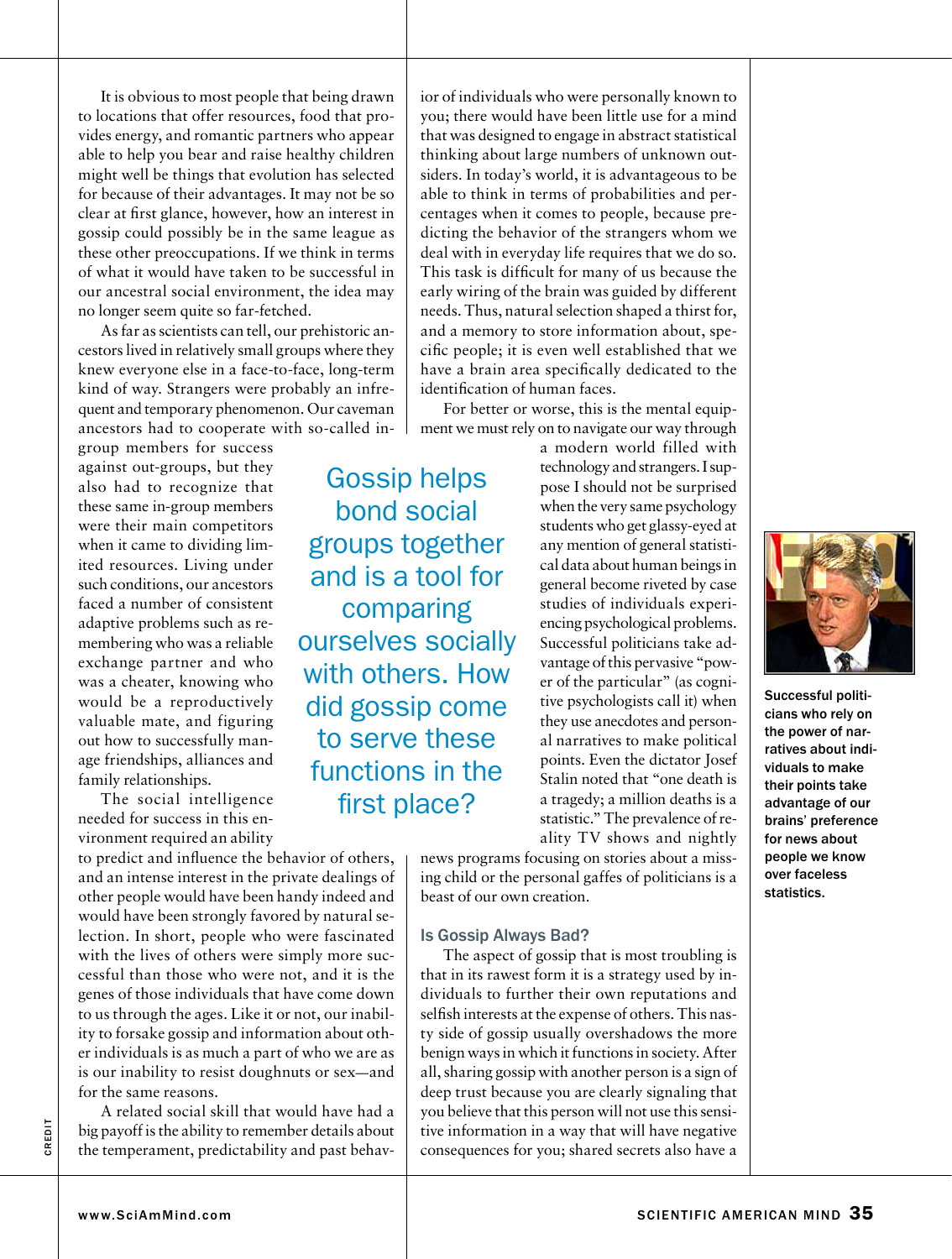way of bonding people together. An individual who is not included in the office gossip network is obviously an outsider who is not trusted or accepted by the group.

There is ample evidence that when it is con-

trolled, gossip can indeed be a positive force in the life of a group. In a review of the literature published in 2004 Roy Baumeister of Florida State University and his colleagues concluded that gossip can be a way of learning the unwritten rules of social groups and cultures by resolving ambiguity about group norms. Gossip is also an efficient way of reminding group members about the importance of the group's norms and values; it can be a deterrent to deviance and a tool for punishing those who transgress. Rutgers University evolutionary biologist Robert Trivers has discussed the evolutionary importance of de-

tecting "gross cheaters" (those who fail to reciprocate altruistic acts) and "subtle cheaters" (those who reciprocate but give much less than they get). [For more on altruism and related behavior, see "The Samaritan Paradox," by Ernst Fehr and Suzann-Viola Renninger; SCIENTIFIC AMERICAN Mind, premier issue 2004.]

Gossip can be an effective means of uncovering such information about others and an especially useful way of controlling these "free riders"

> who may be tempted to violate group norms of reciprocity by taking more from the group than they give in return. Studies in real-life groups such as California cattle ranchers, Maine lobster fishers and college rowing teams confirm that gossip is used in these quite different settings to enforce group norms when an individual fails to live up to the group's expectations. In all these groups, individuals who violated expectations about sharing resources and meeting responsibilities became frequent targets of gossip and ostracism, which applied pressure on them to become better citizens. Anthropological

studies of hunter-gatherer groups have typically revealed a similar social control function for gossip in these societies.

Anthropologist Chris Boehm of the University of Southern California has proposed in his

Gossip can reveal unwritten rules. Individuals who violate the group's expectations become frequent targets of gossip, which encourages them to become better citizens.



Gossip can

help identify "gross cheaters" (those who fail

to reciprocate altruistic acts and "subtle cheaters"

(those who reciprocate but give much less

than they get).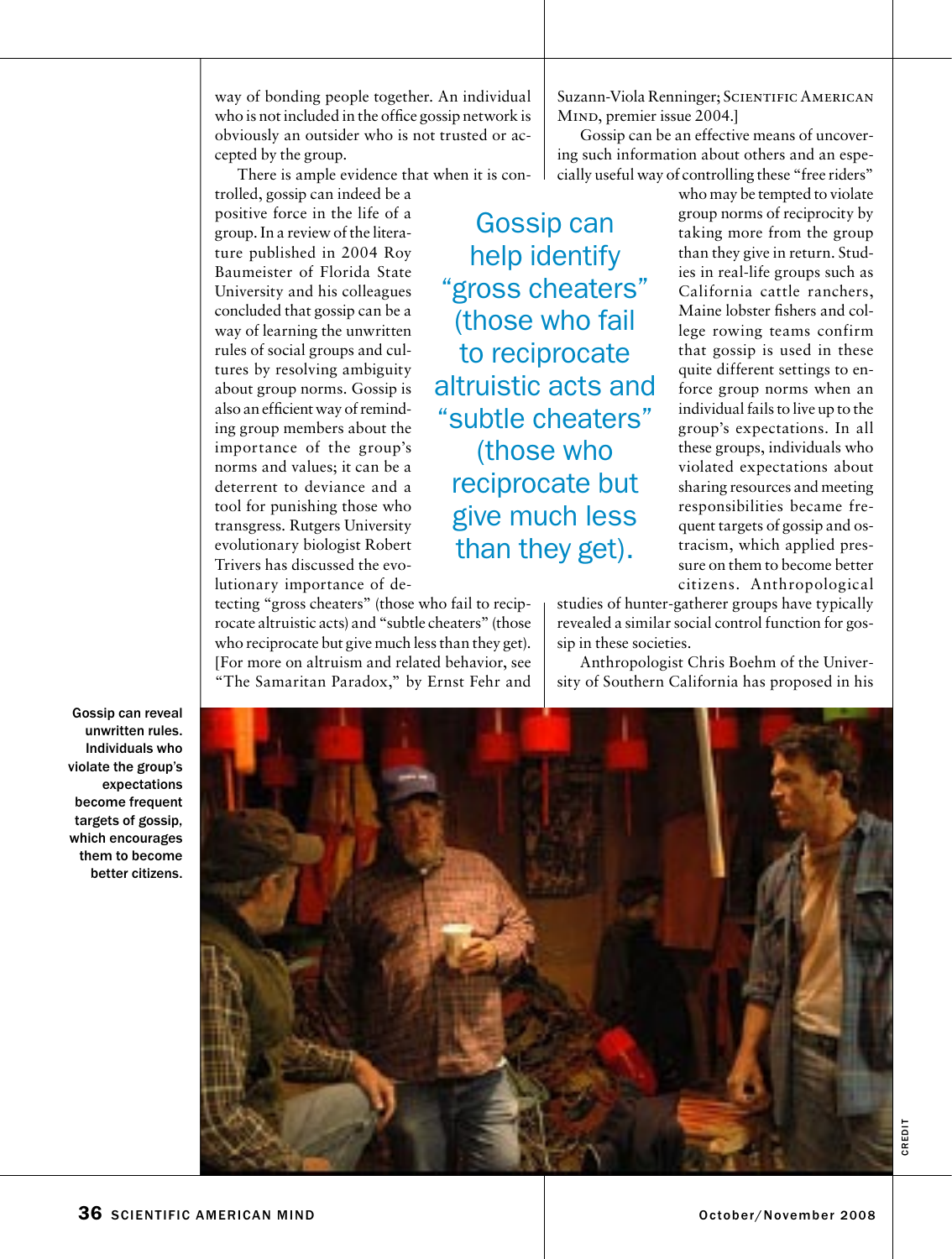book *Hierarchy in the Forest: The Evolution of Egalitarian Behavior* (Harvard University Press, 1999) that gossip evolved as a "leveling mechanism" for neutralizing the dominance tendencies of others. Boehm believes that small-scale foraging societies such as those typical during human prehistory emphasized an egalitarianism that suppressed internal competition and promoted consensus seeking in a way that made the success of one's group extremely important to one's own fitness. These social pressures discouraged free riders and cheaters and encouraged altruists. In these societies, the manipulation of public opinion through gossip, ridicule and ostracism became a key way of keeping potentially dominant group members in check.

#### Favored Types of Gossip

According to one of the pioneers of gossip research, Canadian anthropologist Jerry Barkow of Dalhousie University, we should be especially interested in information about people who matter most in our lives: rivals, mates, relatives, partners in social exchange, and high-ranking figures whose behavior can affect us. Given the proposition that our interest in gossip evolved as a way of acquiring fitness-enhancing information, Barkow also suggests that the type of knowledge that we seek should be information that can affect our social standing relative to others. Hence, we would expect to find higher interest in negative news (such as misfortunes and scandals) about high-status people and potential rivals because we could exploit it. Negative information about those lower than us in status would not be as useful. There should also be less interest in passing along negative information about our friends and relatives than about people who are not allies. Conversely, positive information (good fortune and sudden elevation of status, for example) about allies should be likely to be spread around, whereas positive information about nonallies should be less enticing because it is not useful in advancing one's own interests.

For a variety of reasons, our interest in the doings of same-sex others ought to be especially strong. Because same-sex members of one's own species who are close to our own age are our principal evolutionary competitors, we ought to pay special attention to them. The 18-year-old male caveman would have done much better by attending to the business of other 18-year-old males rather than the business of 50-year-old males or females of any age. Interest about members of the other sex should be strong only when their age



and situational circumstances would make them appropriate as mates.

The gossip studies that my students and I have worked on at Knox College over the past decade have focused on uncovering what we are most interested in finding out about other people and what we are most likely to spread around. We have had people of all ages rank their interest in tabloid stories about celebrities, and we have asked college students to read gossip scenarios about unidentified individuals and tell us which types of people they would most like to hear such information about, whom they would gossip about and with whom they would share gossip.

In keeping with the evolutionary hypotheses suggested earlier, we have consistently found that people are most interested in gossip about individuals of the same sex as themselves who happen to be around their own age. We have also found that information that is socially useful is always of greatest interest to us: we like to know about the scandals and misfortunes of our rivals and of high-status people because this information might be valuable in social competition. Positive information about such people tends to be uninteresting to us. Finding out that someone already higher in status than ourselves has just acquired something that puts him even further ahead of us does not supply us with ammunition that we can use to gain ground on him. Conversely, positive information about our friends and relatives is

Information about those who are of our same sex and near our age is more interesting to us than news about people of the opposite sex who are much older or younger than we are.

# (The Author)

FRANK T. McANDREW is Cornelia H. Dudley Professor of Psychology at Knox College in Galesburg, Ill. He is a social psychologist with research interests in environmental and evolutionary psychology, and he is a fellow of the Association for Psychological Science.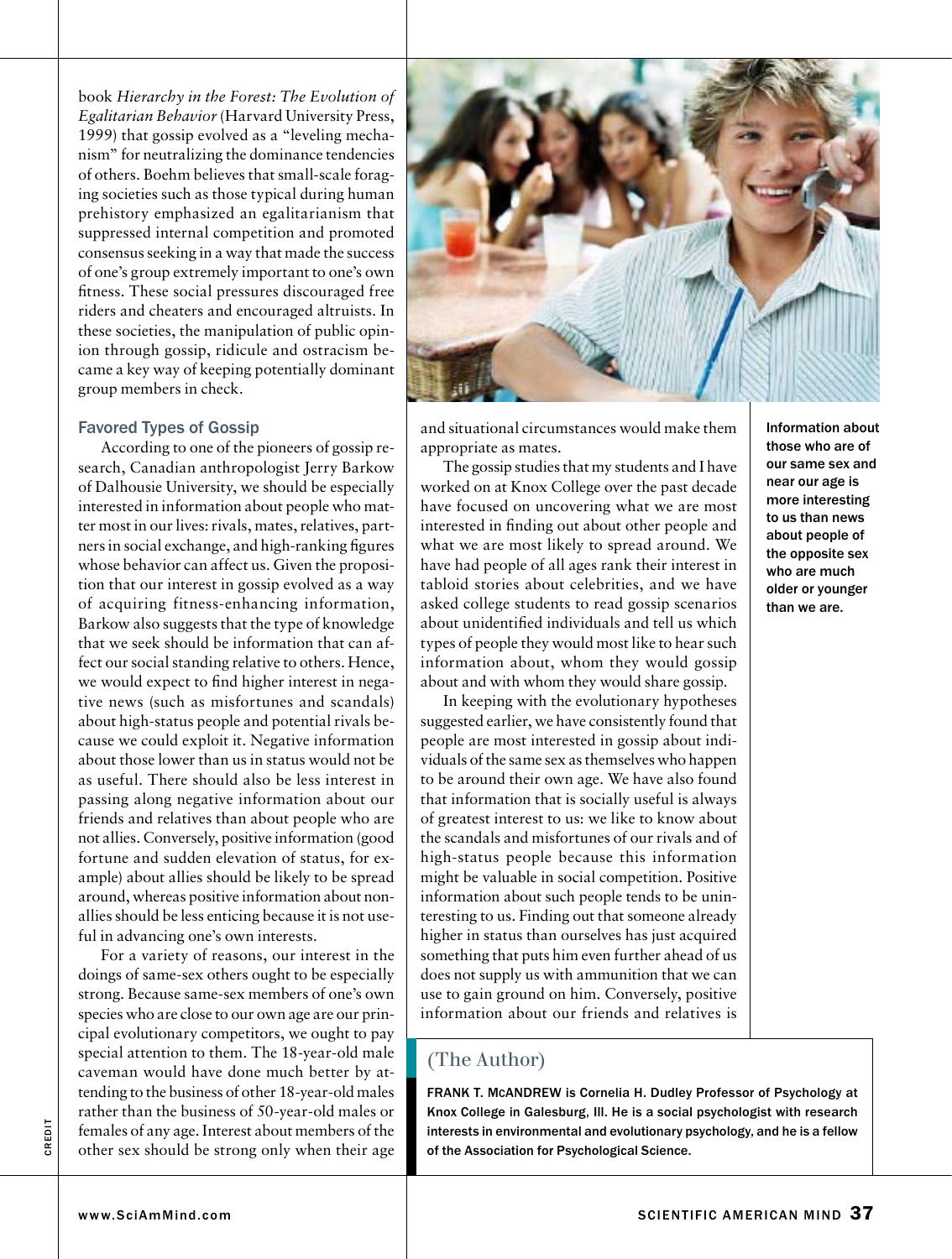

Why the obsession? In our ancestral environment, any person about whom we knew intimate details was, by definition, socially important to us.

very interesting and likely to be used to our advantage whenever possible. For example, in studies that my colleagues and I published in 2002 and in 2007 in the *Journal of Applied Social Psychol-*

*ogy,* we consistently found that college students were not much interested in hearing about academic awards or a large inheritance if it involved one of their professors, and that they were also not very interested in passing that news along to others. Yet the same information about their friends or romantic partners was rated as being quite interesting and likely to be spread around.

We have also found that an interest in the affairs of same-sex others is especially strong among females and that women have somewhat

Keeping up on the lives of actors, politicians and athletes can make a person more socially adept during interactions with strangers or in the virtual world.

different patterns of sharing gossip than men do. For example, our studies reveal that males report being far more likely to share gossip with their romantic partners than with anyone else, but females report that they would be just as likely to share gossip with their same-sex friends as with their romantic partners. And although males are usually more interested in news about other males, females are virtually obsessed with news about other females.

This fact can be demonstrated by looking at the actual frequency with which males and fe-

males selected a same-sex person as the most interesting subject of the gossip scenarios we presented them with in one of our studies published in 2002. On hearing about someone having a date with a famous person, 43 out of 44 women selected a female as the most interesting person to know this about, as compared with 24 out of 36 males who selected a male as most interesting. Similarly, 40 out of 42 females (versus 22 out of 37 males) were most interested in same-sex academic cheaters, and 39 out of 43 were most interested in a same-sex leukemia sufferer (as opposed to only 18 out of 37 males). In fact, the only two scenarios among the 13 we studied in which males expressed more same-sex interest than females did involved hearing about an individual heavily in debt because of gambling or an individual who was having difficulty performing sexually.

#### Why Such Interest in Celebrities?

Even if we can explain the intense interest that we have in other people who are socially important to us, how can we possibly explain the seem-

> ingly useless interest that we have in the lives of reality-show contestants, movie stars and public figures of all kinds? One possible explanation may be found in the fact that celebrities are a recent occurrence, evolutionarily speaking. In our ancestral environment, any person about whom we knew intimate details of his or her private life was, by definition, a socially important member of the in-group. Barkow has pointed out that evolution did not prepare us to distinguish among members of our community who have genuine effects on our life and the images

CREDIT CREDIT